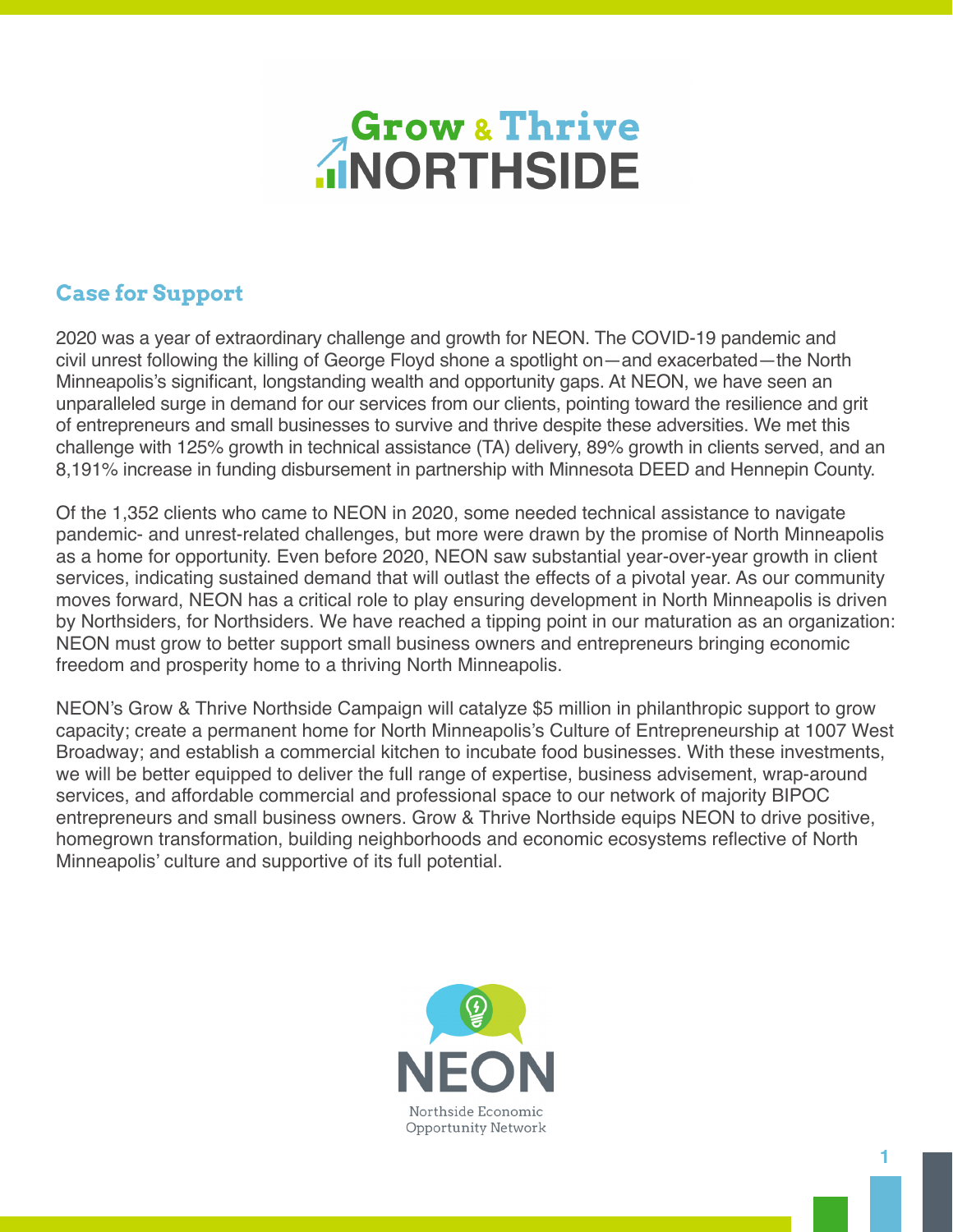# **Organization Description**

### **MISSION & VISION**

Our mission is to build wealth for low- to moderateincome entrepreneurs in North Minneapolis and surrounding communities. Our vision is to transform North Minneapolis and the surrounding area into a prosperous, visible, sustainable, and highly diverse multicultural community of entrepreneurs.



### **HISTORY & COMMUNITY NEED**

North Minneapolis exemplifies the untapped potential of historically Black neighborhoods across the country. For much of the 20th century, Northside residents were subject to discriminatory policies like redlining and racial covenants preventing families of color from building the heritable assets upon which intergenerational wealth and financial stability are built. The effects of these policies still resonate: Black (48% of Northsiders), Asian (15%), and Latinx (11%) residents face unemployment rates 10 times higher than their white neighbors and median household income is nearly \$20,000 less than Minneapolis as a whole (MN Compass 2018). Decades of under-development and -investment have also created a deficit of essential services and amenities conducive to a livable community. North Minneapolis is the country's fifth largest food desert—an area with little-to-no access to grocery stores or fresh, health food—contributing to poorer health outcomes for residents and nearly \$30 million in food dollars leaving the area each year. Nevertheless, North Minneapolis today is home to a dynamic community of diverse, low- and moderate-income entrepreneurs with the vision, ingenuity, and enterprise to build sustainable businesses, create family-supporting jobs, deliver much-needed services and amenities, and reimagine the Northside as an economic and cultural destination.

NEON was founded in 2006 to support and accelerate the growth of the Northside's entrepreneurial community to build wealth and foster economic vitality. Studies show having an entrepreneur in the family increases wealth for Black and Latinx families by 400-600%, making entrepreneurship a powerful lever for closing the racial wealth gap. This potential can only be realized with access to robust financing, support services, and technical assistance. By equipping and cultivating Northside entrepreneurs, NEON helps catalyze innovation, create employment opportunities, and build prosperity.

## **OUR WORK**

Each year, NEON provides 700+ aspiring entrepreneurs and small business owners—90% of whom are BIPOC, 80% Black, and 100% LMI—with the tools, resources, and access to capital and expertise needed to plan, launch, grow, and thrive in North Minneapolis:

- Business incubation and TA
- Co-working and private office spaces
- Marketplace events for product and service testing
- Training and workshops
- Individualized business development and feasibility assessments
- Loan origination, packaging, and application support
- Micro-granting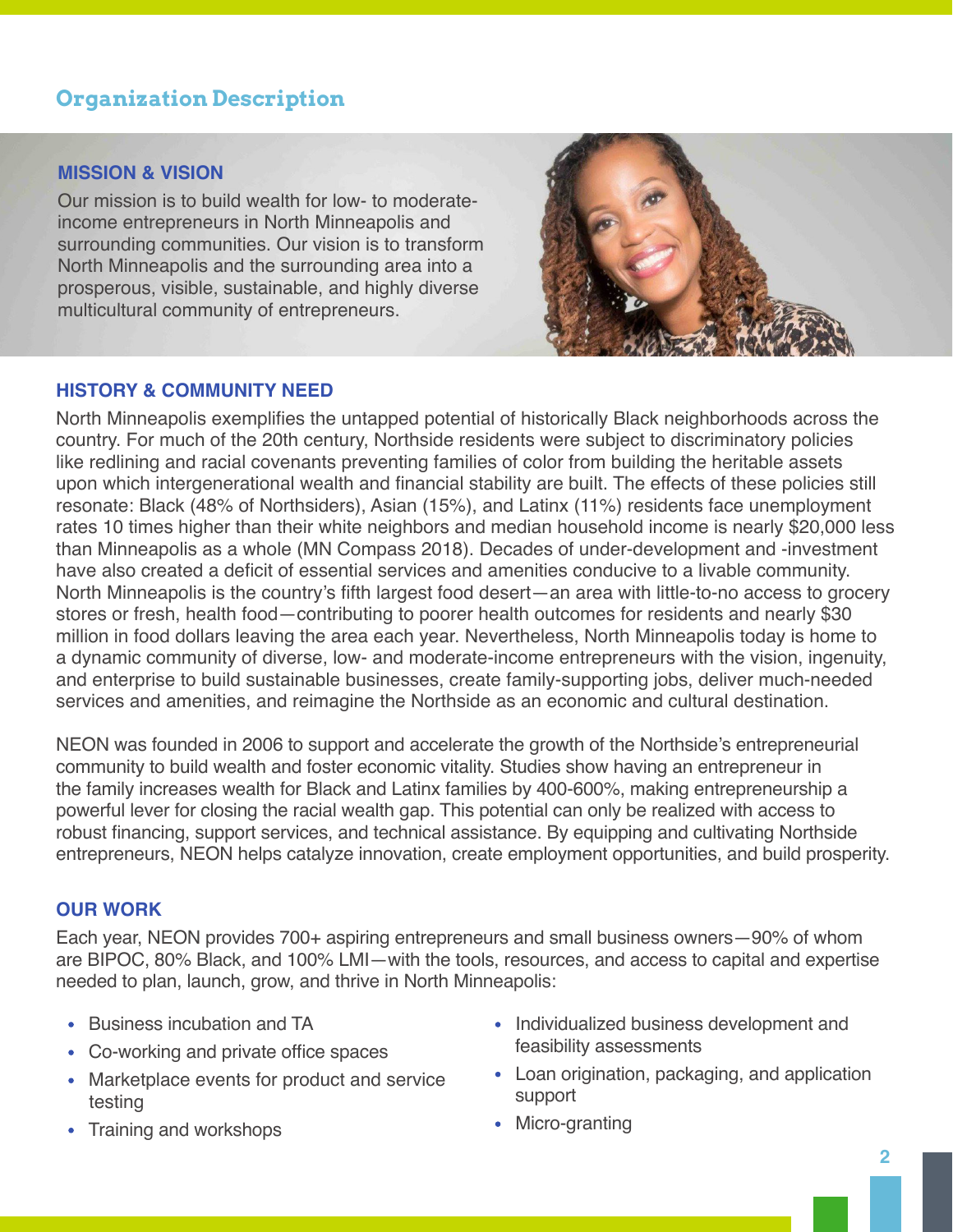### **COMMUNITY IMPACT**

*Below service statistics are from 2019, which provide a more representative baseline than 2020*

**700+** clients served **123** jobs created or retained **42** new businesses started **3,020** hours of TA

**\$1.2 million** in loans packaged **\$448,000** in business funding secured **\$46,203** in microgrants and small loans provided to **26** businesses

From idea to institution, NEON improves the clients' odds for survival, growth, and prosperity at every stage of their entrepreneurial journey. Our impact as a home for entrepreneurial growth is best illustrated by the experience of long-time clients like KB Brown, owner of Wolfpack Promotionals, LLC:

KB Brown owns an apparel, marketing, and printing business on West Broadway. Starting in mid-March 2020, COVID slowed KB's stream of orders to a trickle and he was forced to furlough three employees—all Northside residents. NEON provided technical assistance to launch e-commerce on Wolfpack's website and boost orders. Then, in May, Wolfpack's storefront was vandalized and looted in the civil unrest following the killing of George Floyd. Once again, NEON offered KB critical support, helping replace lost equipment and inventory and engaging a bookkeeper and accountant to bring the books up to date. Now, KB and all three employees are back at work and better equipped to make strategic, well-informed decisions about Wolfpack's future.

Grow & Thrive Northside represents a pivotal investment in NEON's work and boots-on-the-ground revitalization effected by people like KB. By deepening NEON's ability to provide the culturally competent expertise, trust-based financing, access to affordable commercial real estate and workspace, and centrally located commercial kitchen our clients need, we are making homegrown, generational investments in the financial, cultural, civic, and community value of North Minneapolis.

# **The Campaign**

### **FUNDING PRIORITIES & IMPACT**

Grow & Thrive Northside seeks \$5 million in philanthropic capital investment in three areas:

**\$1.5 million |** Increase NEON's Business Advisement Staff

**Add 3 Business Advisors** to conduct business needs and feasibility assessments for clients, provide individualized TA, and deliver enhanced wrap-around services (HR, marketing, IT)

**Hire a Loan Officer** to manage loan origination, servicing, and packaging; help clients qualify and apply for loans; and manage NEON's commercial real estate fund program

**Hire a CFO** to optimize NEON's financial performance, forecast cash flow needs and financial management, and manage the increased financial complexity of our evolving assets

**Impact |** Growing NEON's staff and business advisement services will position NEON to sustainably meet demand for services and continue serving an average of 850+ clients annually. This investment will move us closer toward a 1:40 advisor-to-client ratio and support deeper per-client investment nearer 20+ hours of TA per year—a 500% increase—to accelerate clients' plan-to-launch timeline. As we complete our CDFI certification, our Loan Officer and CFO will oversee service expansion focused on lowering institutional barriers to capital for historically disenfranchised entrepreneurs with character-based lending practices underwritten by NEON's TA. **3**